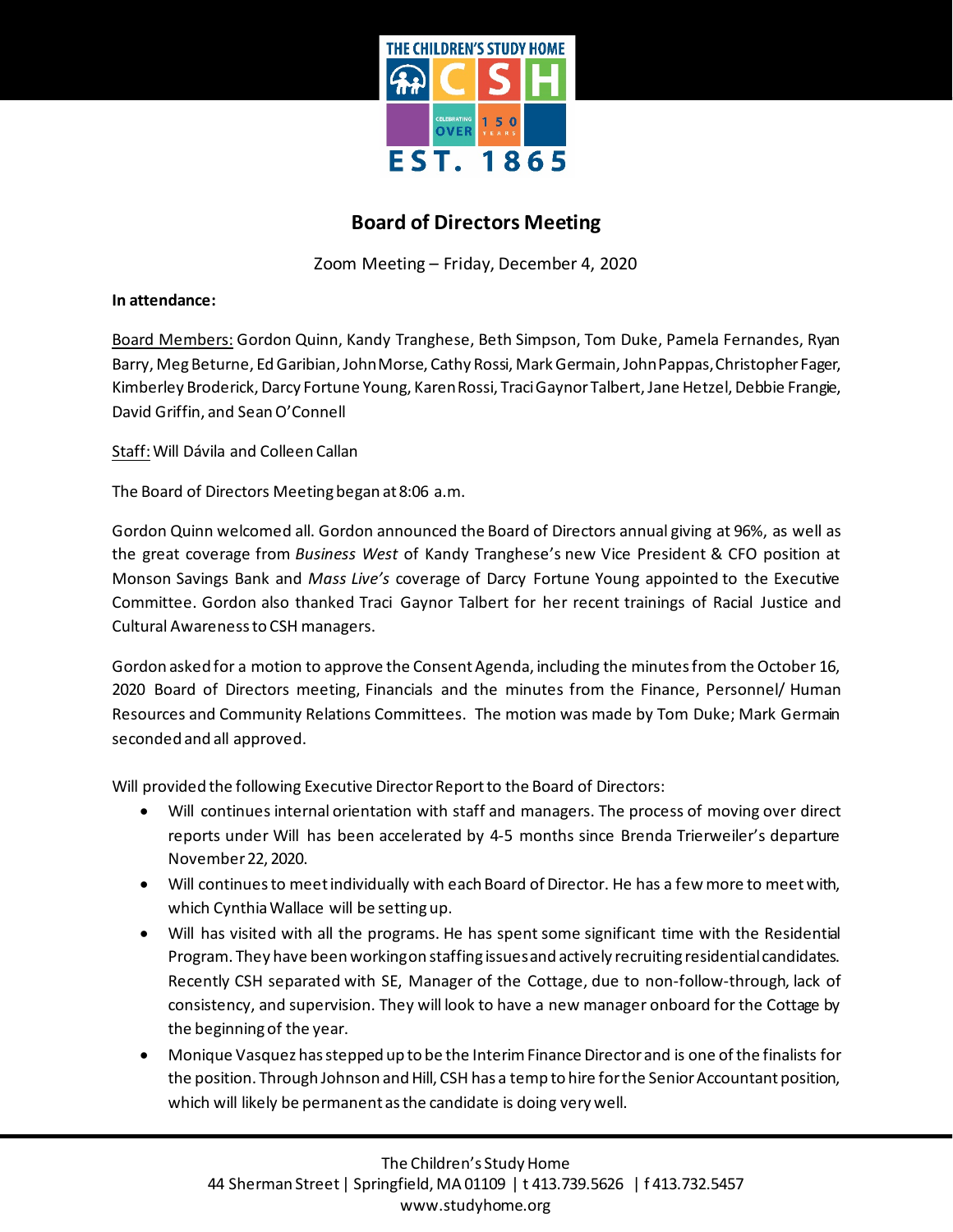- In budgeting, Residential numbers are not quite where they should be:
	- o START is at a break-even point of 6 clients.
	- $\circ$  The Cottage was budgeted at 11, held 10 for a while and now at 8 clients. Referrals are coming in.
	- $\circ$  SHARP was budgeted at 7, currently with 6 clients. Hope to be at 9 within the next couple months.
- Will had meetings with CSH referral leaders. DCF on the Cape is looking to make some changes to CSH services to adapt to their current needs, which are different than currently contracted. He has also met with the Key Program and the Sheriff's Department in Springfield, which he had positive conversations and are looking to stay onboard with CSH long-term.
- A grant writer consultant was budgeted and likely to start in January, which priorities will be around residential, federal, state, and municipal opportunities.
- Will is currently working off the current Strategic Plan that would be ending this year. Will noted that it is not a good time to design and implement a new plan during a pandemic and such fluid times. He plans to review the Strategic Plan in the spring and potentially create a new process, as he believes the current Strategic Plan is not as inclusive and detailed as it should be. Will discussed that the Strategic Plan may be more situational to be reviewed every 12-18 months instead of committing to another 3-year plan.
- Will noted that there have been some issues here and there with COVID-19 within the organization. Over Thanksgiving, CBDS was quarantined for 10 days until December 10<sup>th</sup> due to a teacher attending school, then testing positive. No further reports now in the school.

Pamela Fernandes reported on the Community Relations Committee.

- Secret Santa (as of 12/19/20)
	- o We received 337 wish lists from CSH programs(expecting 15+ more)
	- o There are 124 sponsors this year (includes 20 staff and BOD), 365 wish lists distributed (or funds provided for CSH to shop)
	- $\circ$  Organizations/Community Members who took more than 10 lists include: TD Bank, Springfield Central HS, Linda Martinelli & friends, Meg Beturne & Baystate Orthopedic Surgery Ctr, Health New England, The Dowd Agencies, Bertera Subaru, Wolf & Co, Burkhart Pizzanelli and LLumin Inc.
	- o Any further sponsor requests are directed to donate to the CSH Family Flex Fund. The Family Flex Fund is designed to allow for sufficient flexibility to serve children and families based on their individual needs during the Holidays or urgent needs throughout the year, that is not already covered by our programs or State funding. In donating to the Family Flex Fund, you could support a family with a Holiday meal, necessary items for winter, emergency home expenses, medication, transportation, etc.
	- $\circ$  There is a toy drives held this year at Prefere Melamines LLC (Rick Tremblay's new employer).

The meeting then moved to the Financial Review, which was conducted Sean O'Connell. There are financial struggles but not as bad as what they had budgeted. The audit that came back was all positive. They did apply for the PPP forgiveness but have not heard back yet. The YTD net surplus/ (deficit) from